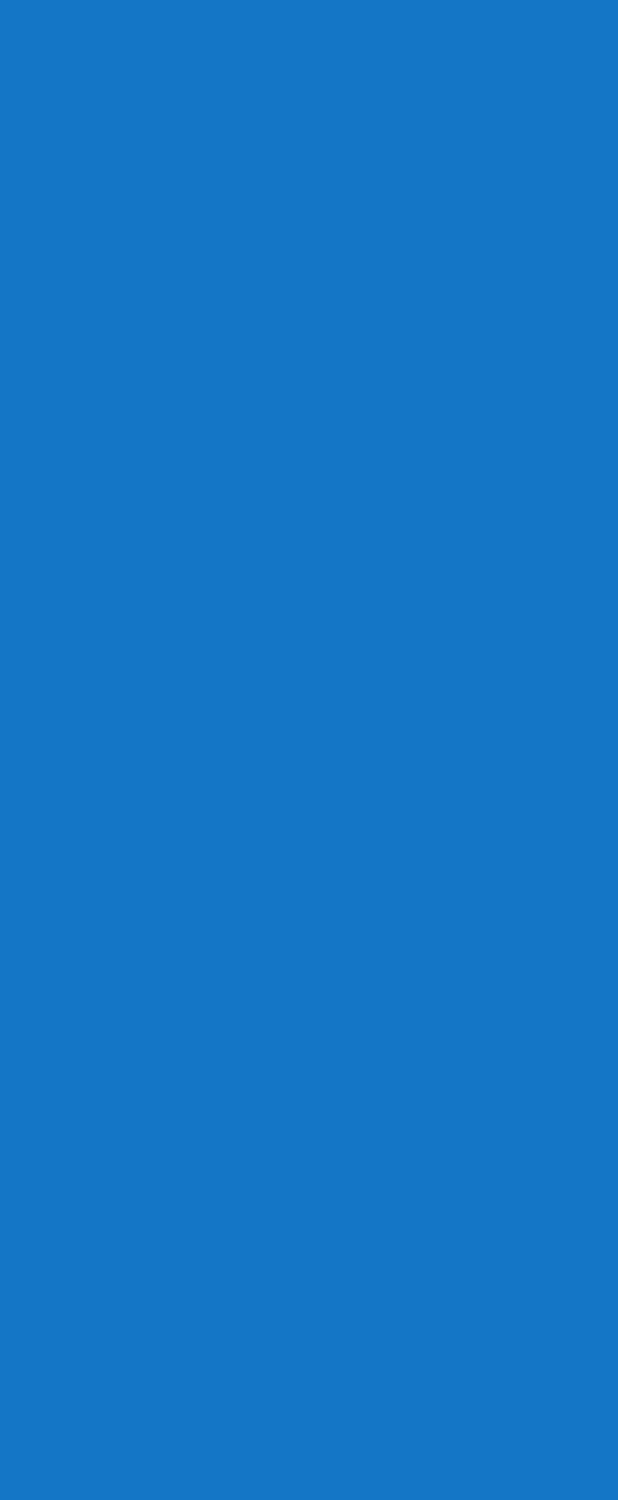## BMO Nesbitt Burns Architect Program®

The first of its kind in Canada, the BMO Nesbitt Burns Architect Program® (Architect Program), is the next evolution in unified managed accounts. Now within a single, comprehensive program you can achieve a level of diversification and sophistication previously only possible through multiple investment accounts.

The Architect Program brings together the best of separately managed accounts with the best of traditional investment accounts by providing you with a unique opportunity to hold managed and non-managed investments within a single account.

It is a truly collaborative approach to investing, with more freedom and flexibility than ever before in deciding your level of involvement in building your financial future.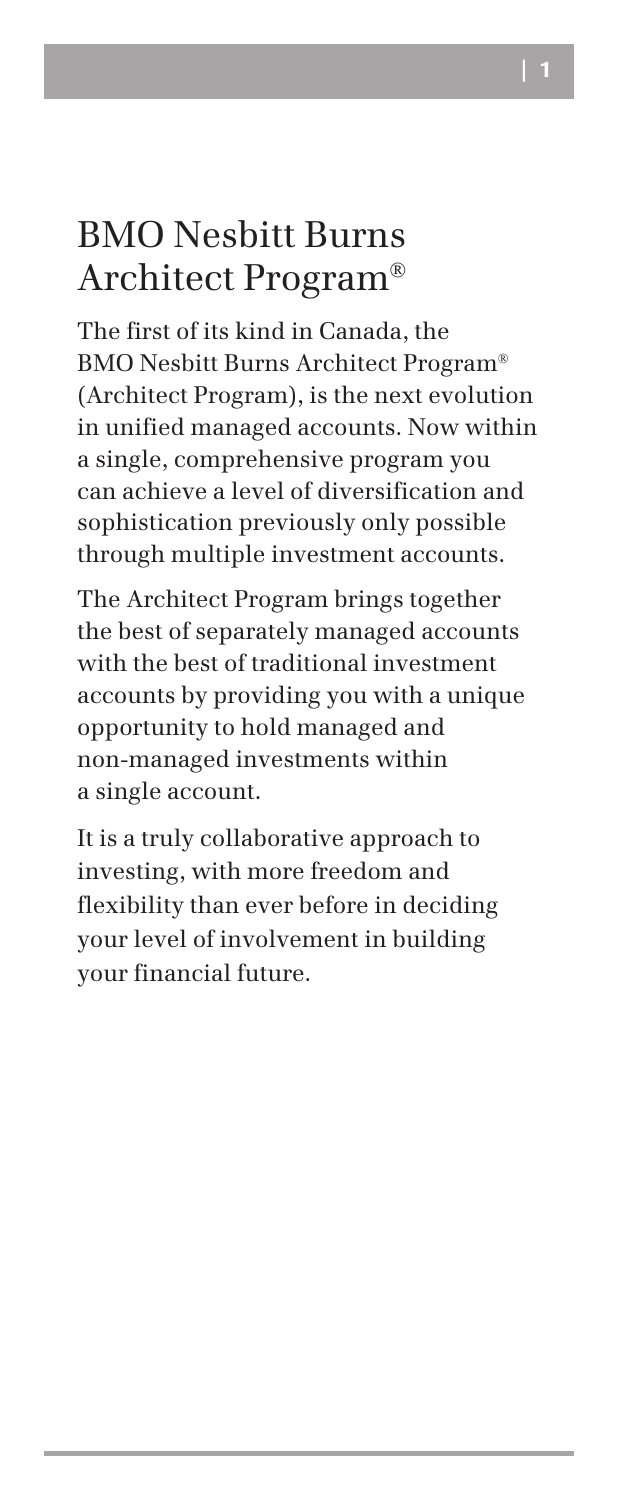## The simplified way to build wealth

With the Architect Program you don't need a complex structure with multiple accounts to achieve a diversified solution. All investments are consolidated into one account with one fee and one performance statement. But the benefits of the Architect Program go well beyond ease and simplicity.

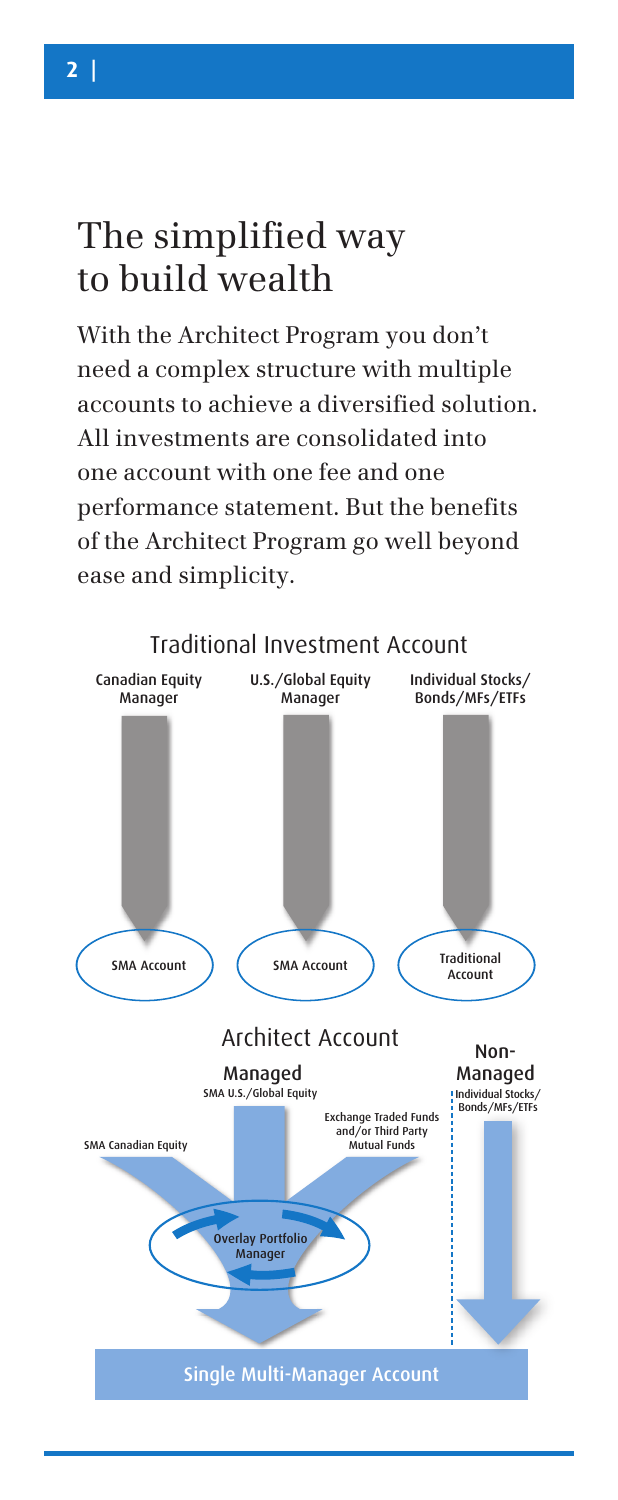## Affordable and accessible professional money management

The Architect Program provides you with an investment solution that, in the past, has only been available to investors with institutional level of investable assets. Within a single account, you have access to:

- • Strategic asset allocation
- • Automatic rebalancing
- • Enhanced diversification, helping to provide better risk management
- • Intelligent cash management of contributions and withdrawals
- • Enhanced tax management
- Manager and style diversification

The Architect Program provides you with access to over 25 of the world's leading portfolio managers.

### A whole new level of diversification

The Architect Program introduces you to a whole new level of diversification, one that's superior to the approach used by most institutional investors and pension plans. The Architect Program offers diversification by investment manager, investment style and among various investment vehicles – all within a single account.

By taking diversification to the next level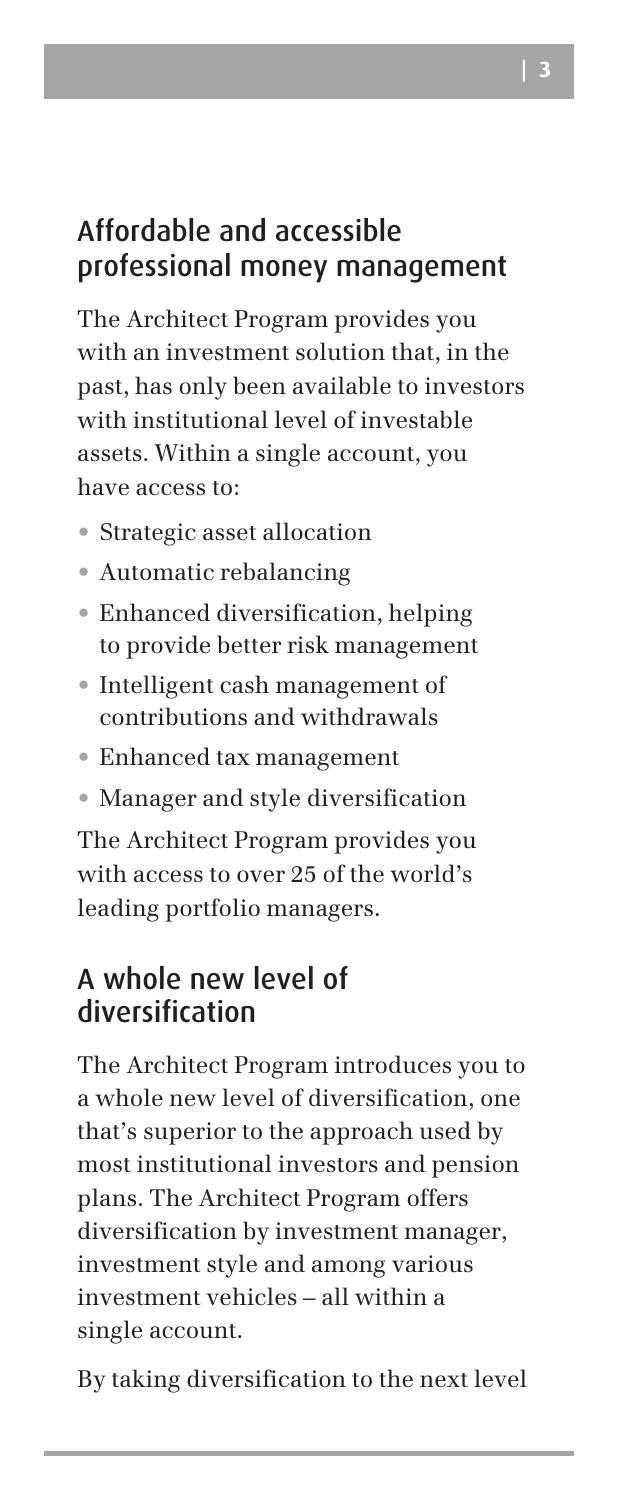through the Architect Program, you can seek to manage several risks at once:

- the risk that each investment manager will have a period of underperformance;
- the risk that a manager's investment style is out of favour;
- • and the risk that certain asset classes and investment vehicles will lag when others advance.

In addition, your BMO Nesbitt Burns Investment Advisor remains your key resource with the non-managed portion of your portfolio– from guiding you in establishing and monitoring a personal investment strategy, to providing suitable investment ideas and executing trades, to giving you feedback on your own ideas, and more.

### Integrated with our proven investment approach

Investing through the Architect Program means having the benefit of your Investment Advisor's expert guidance and our long-standing, proven approach to investment management and portfolio oversight.

**• A personal plan for success** With specific knowledge of your investment time horizon, comfort with market risk, return expectations, as well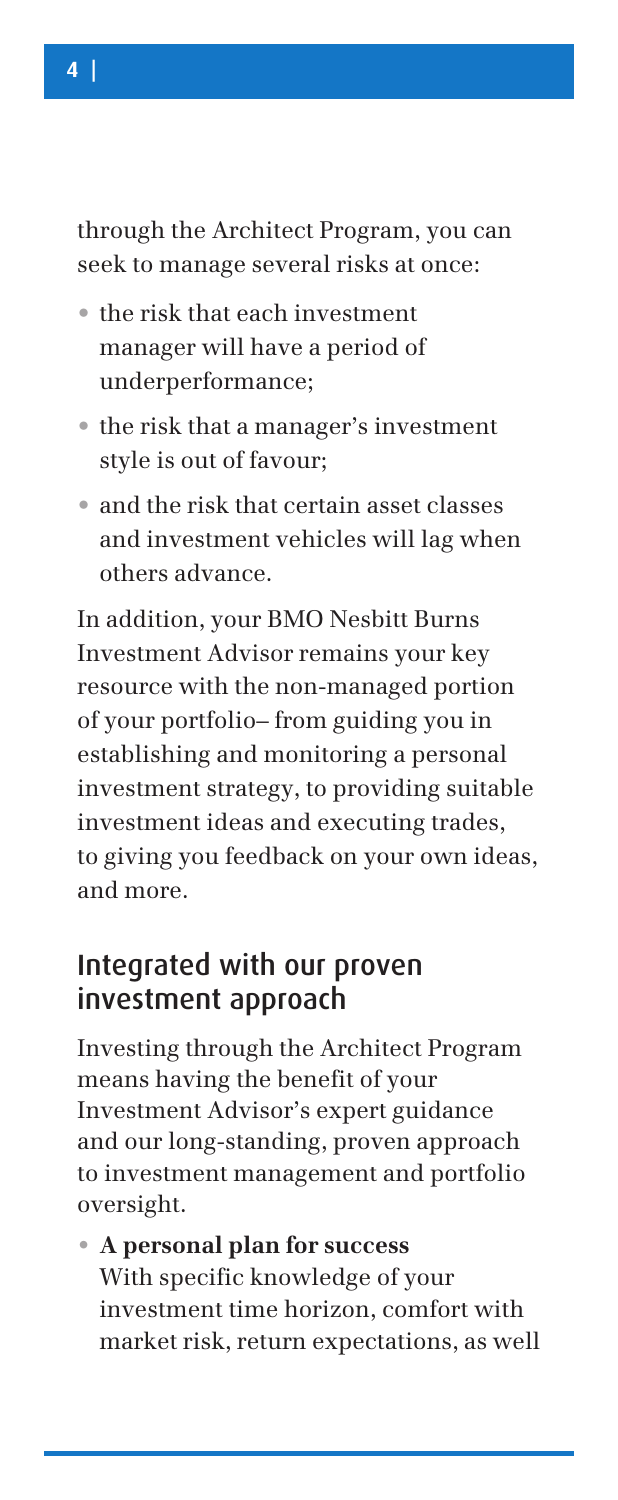as other relevant personal preferences, your Investment Advisor will draft your Investment Policy Statement.

#### **• Laying the foundation**

In keeping with your strategic asset mix laid out in your Investment Policy Statement, your Investment Advisor's recommendations for your Architect portfolio may include fixed income instruments, equities and alternative asset classes.

- **• Constructing your optimal portfolio** Once the structure of your portfolio is established, your Investment Advisor will recommend approved experts to manage the various components of the managed portion of your portfolio as well as help you select individual securities for the non-managed portion of your portfolio to ensure each component is in line with your overall investment objectives.
- **• Active monitoring and maintenance** Together with your trusted investment advisor you will be overseeing the nonmanaged portion of your portfolio while a team of BMO Nesbitt Burns experts, aided by the overlay portfolio manager, provides rigorous, ongoing oversight and portfolio management of the managed portion of the portfolio with a view to making sure your investments are in tune with your objectives and remain focused on your goals.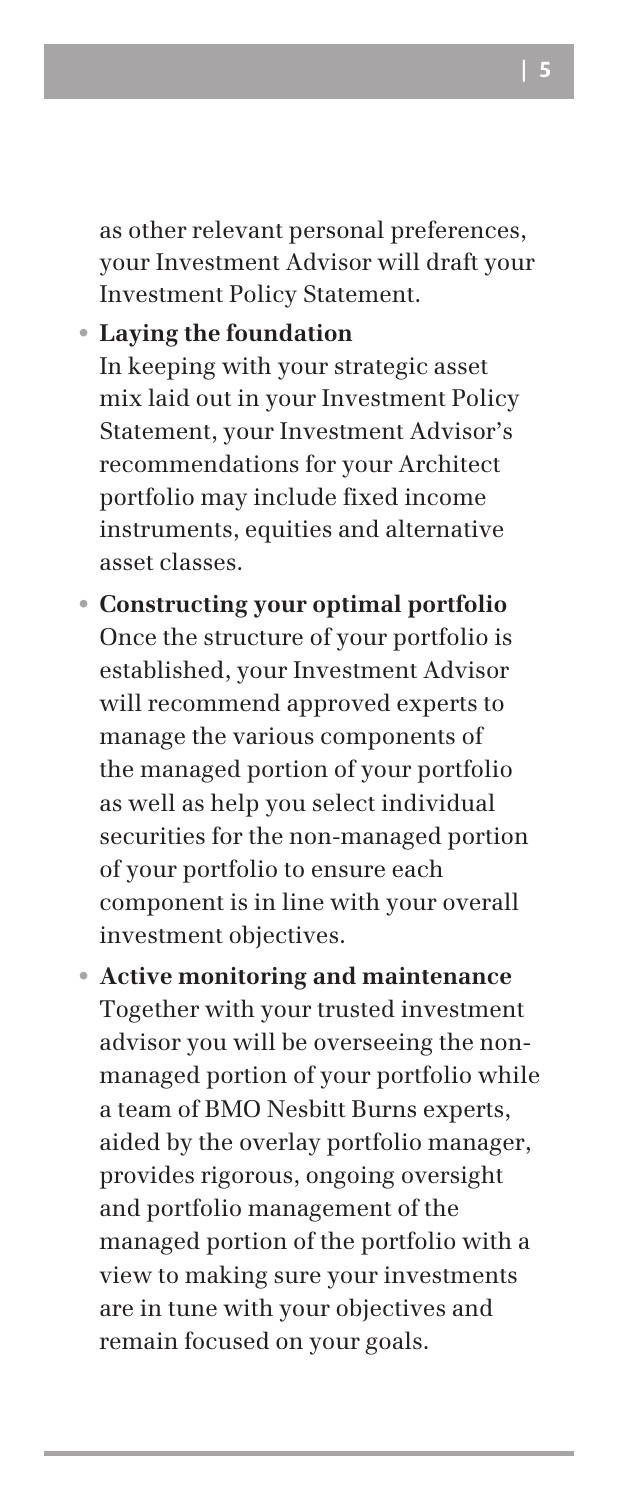The selection and monitoring of investment managers participating in the managed portion of the Architect Program is carried out by our experienced team of portfolio managers and analysts meeting BMO Nesbitt Burns' exacting standards.

Mercer, one of the world's largest and most respectful investment consulting firms, provides consulting assistance on the manager selection and monitoring for the separately managed accounts of the Architect program, although all final decisions are made by BMO Nesbitt Burns.

#### **• Reporting**

The Architect Program statement provides everything that you need to keep abreast of your portfolio, all within a single, quarterly report. On a portfolio summary level, the reporting package provides performance details and tax information. For each separately managed account, performance reporting includes relevant benchmarks so that you can review your investment manager's returns relative to comparative benchmarks. And within any separately managed account, there is full disclosure of the securities that make up the account. Your Investment Advisor will keep you up-to-date on the progress of your account, including quarterly performance tracking.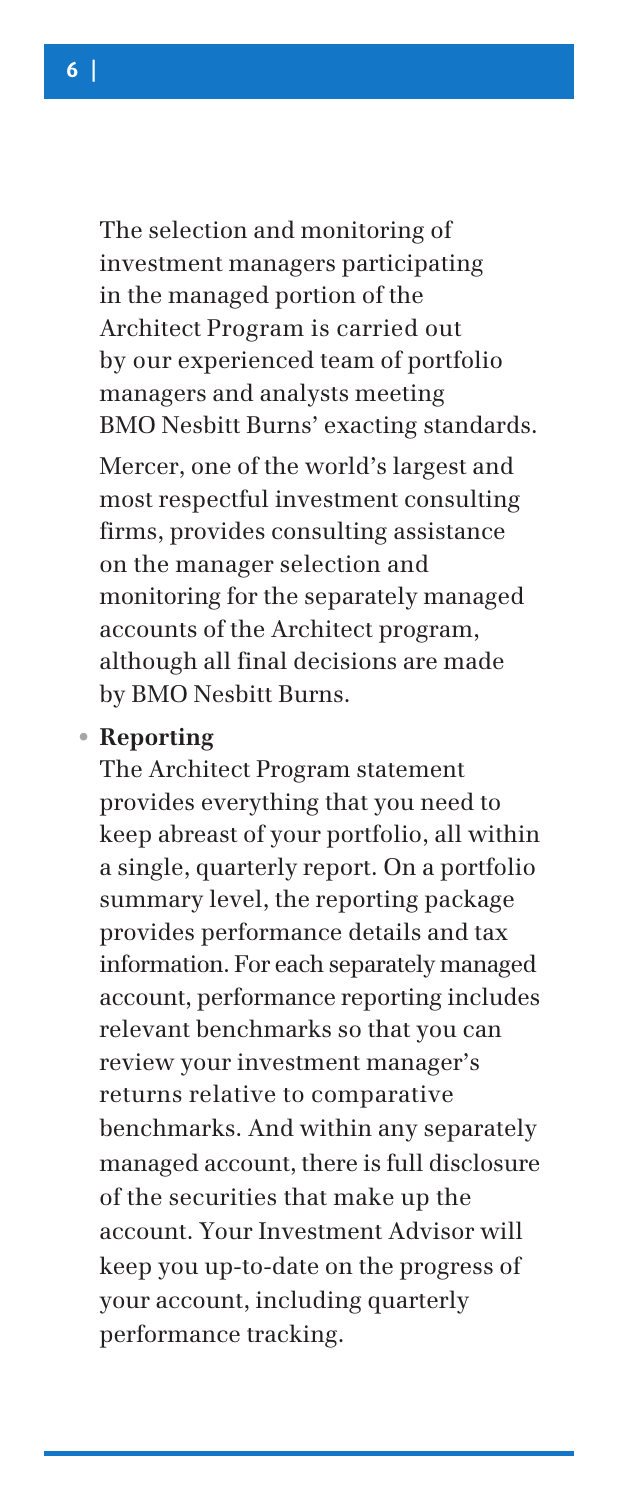### Our partner – Placemark Investments, Inc.

For the Architect Program, BMO Nesbitt Burns has selected the leading provider of overlay portfolio management services in North America, Placemark Investments Inc.

Founded in 1999, Placemark is a pioneer of the unified managed account concept and is recognized as one of the foremost experts in overlay portfolio management.

As an overlay portfolio manager for the Architect Program, Placemark is responsible for performing many of the day-to-day coordination tasks that keep the managed portion of your portfolio on track, such as:

- • Automatic rebalancing, as required, to return your portfolio to its strategic asset mix when market drift among investments disrupts your target asset allocation;
- • Intelligent cash management so that money flowing in or out of your managed portion of the portfolio is allocated automatically to control risk by maintaining your asset mix, and;
- Coordinating the trading among your various investment managers.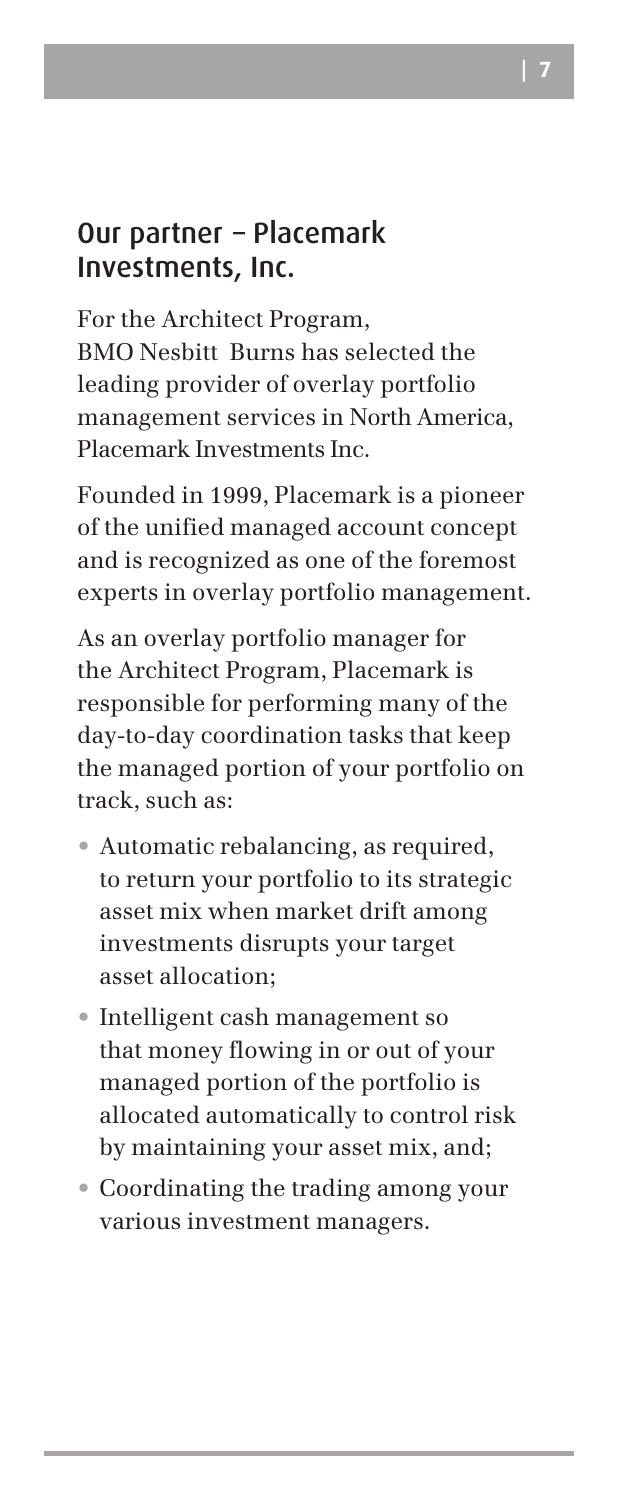## Get the power of one working for you

For all its complexity and sophistication, the Architect Program presents you with a remarkably simple and easy-to-manage investment solution. It embodies the essence of what people have been looking for in an investment program – freedom to decide how much and how directly you want to be involved in ongoing monitoring of the markets, day-to-day investment decisions and the comfort of knowing that your investments are being optimally managed by a team of experts led by your Investment Advisor all in an incredibly simple, single account structure.

Your goal of building wealth can be accomplished expertly and efficiently – one account, one set of documents, one comprehensive statement, and one fee. It all adds up to one of the most efficient and effective investment solutions available to you.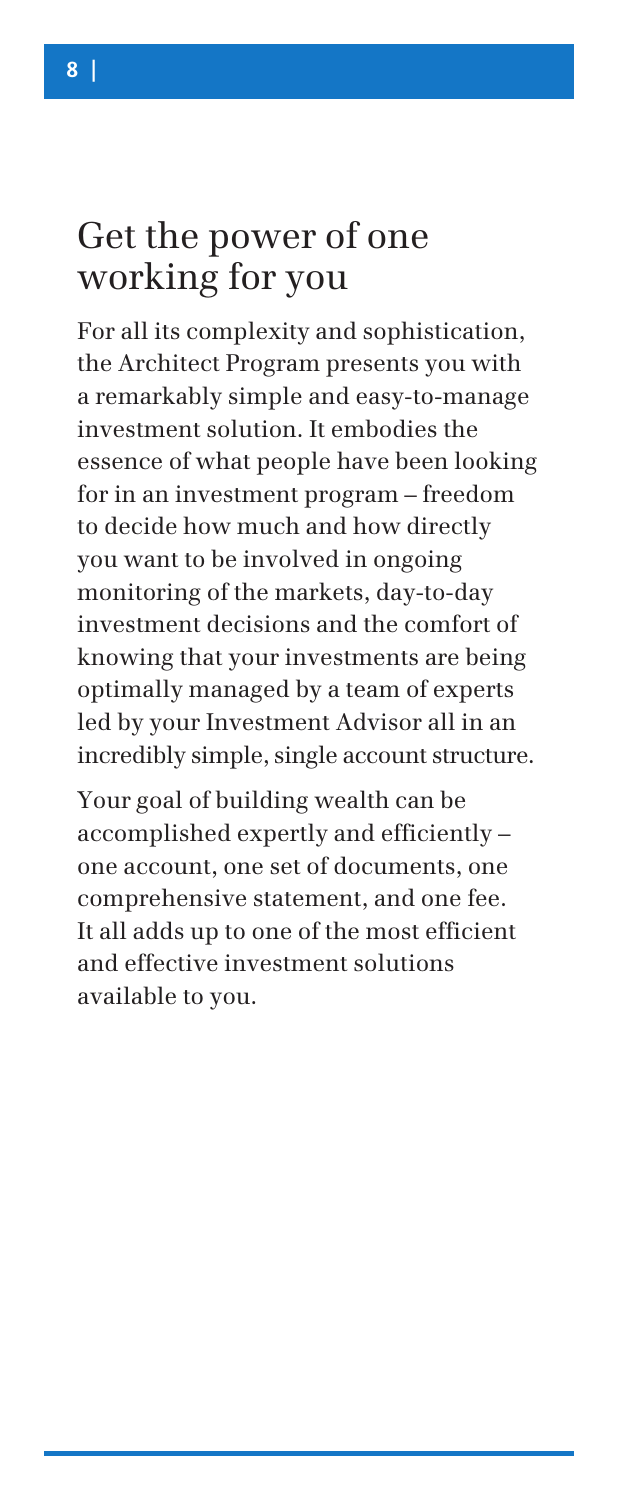## Leading the way

BMO Nesbitt Burns has a well-established history of leadership and innovation in investing. Our equity research has led the industry for 28 years, consistently ranking number one in Canada in the Brendan Wood Survey\*. We were the first company in Canada to evolve the managed assets program to the separately managed account. We have continued our tradition of leadership and innovation with the BMO Nesbitt Burns Architect Program, offering unparalleled diversification and professional oversight within a single account.

## One decision is all you have to make – talk to your BMO Nesbitt Burns Investment Advisor to learn more.

\*Brendan Wood International Survey. Institutional Equity Research, Sales and Trading Performance in Canada, 2009 Report.

BMO Nesbitt Burns Inc. and BMO Nesbitt Burns Ltée are both indirect subsidiaries of Bank of Montreal.

® "BMO (M-bar Roundel symbol)" and "Making Money Make Sense" are registered trade-marks of Bank of Montreal, used under licence."Nesbitt Burns" and "Nesbitt Burns Architect Program" are registered trade-marks of BMO Nesbitt Burns Corporation Limited, used under licence.

The comments included in the publication are not intended to be a definitive analysis of tax law: The comments contained herein are general in nature and professional advice regarding an individual's particular tax position should be attained in respect of any person's specific circumstances.

Member-Canadian Investor Protection Fund